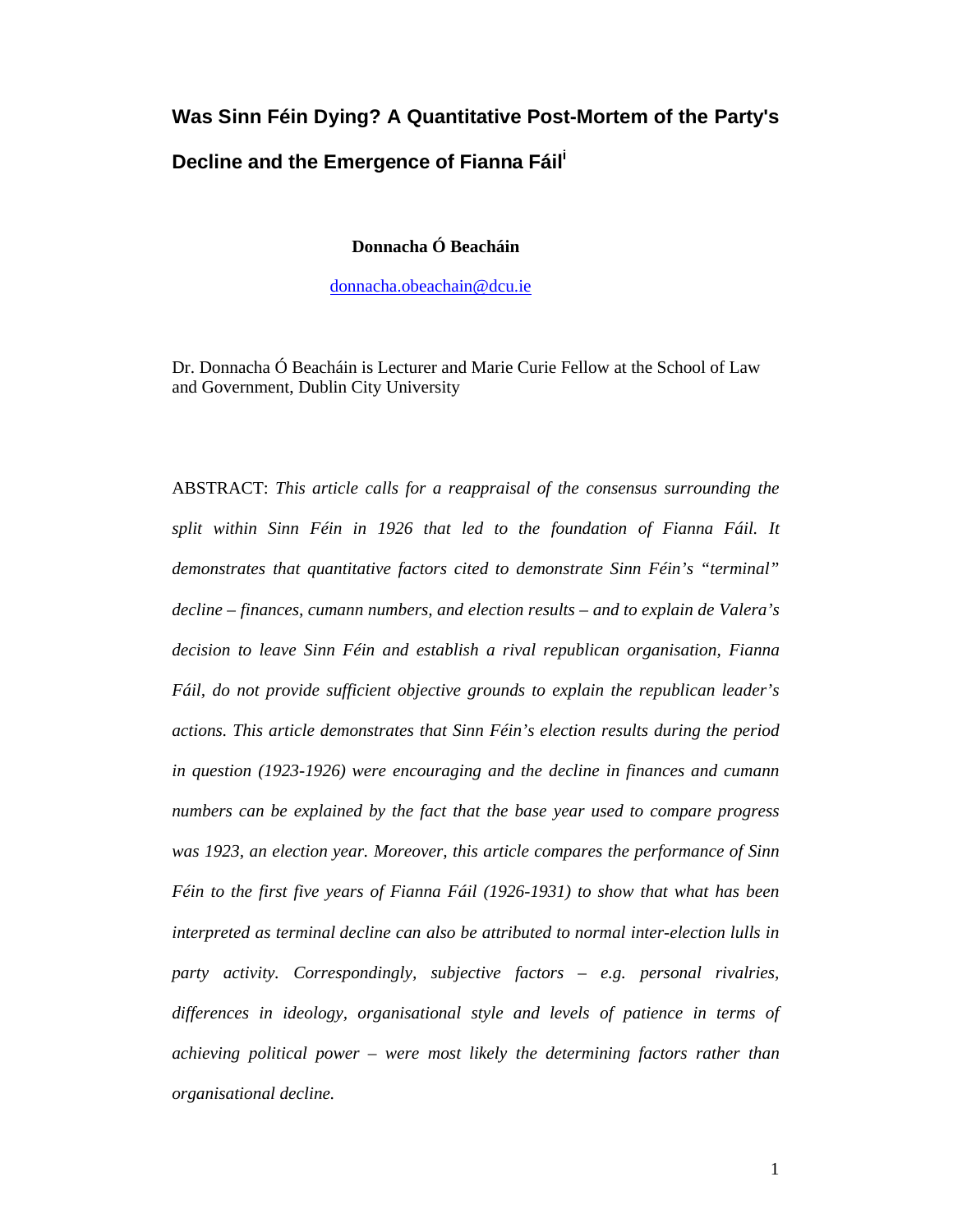#### **Introduction**

 A consensus has emerged in recent years regarding the series of events, and the underlying circumstances, which led to the Sinn Féin split and the resultant establishment of Fianna Fáil. Though never the subject of much academic study, the verdict commonly expressed is that the Republican Party was dying, and that de Valera jumped from the Sinn Féin Titanic before it hit the iceberg of another electoral test. So common is this belief - bolstered sometimes by reference to articles and letters composed by those who were to become the Fianna Fáil political elite - that few have attempted to produce any quantitative data to substantiate it. An isolated though influential attempt to do just that has been provided by two lengthy articles written by Peter Pyne published forty years ago in the *Economic and Social Review* (Pyne 1969: 29-50, Pyne 1970: 229-257). Pyne's analysis, which remains a seminal and ground-breaking study, has provided the basis for many subsequent assumptions regarding the vicissitudes of the Sinn Féin Party from the end of the Civil War to the founding of Fianna Fáil. R.K. Carty, for example, writes that Sinn Féin's 'early successes in establishing an organisation proved to be ephemeral, and by 1924 their party was disintegrating' but his sole source for this definitive judgement is Pyne's study. (Carty, 1981: 101). In his major work on Fianna Fáil Richard Dunphy cites Pyne as his source to relate the familiar story of falling cumainn numbers, a worsening financial position combined with 'extremely disappointing' election results including the by-election 'defeat' of March 1925. This leads Dunphy to state unequivocally that 'Sinn Féin had gone into a state of steady decline by 1924'. (Dunphy, 1995: 65) Similarly, in his book "Explaining Irish Democracy", Bill Kissane cites Pyne to argue that Sinn Féin's 'poor showing in a by-election in 1925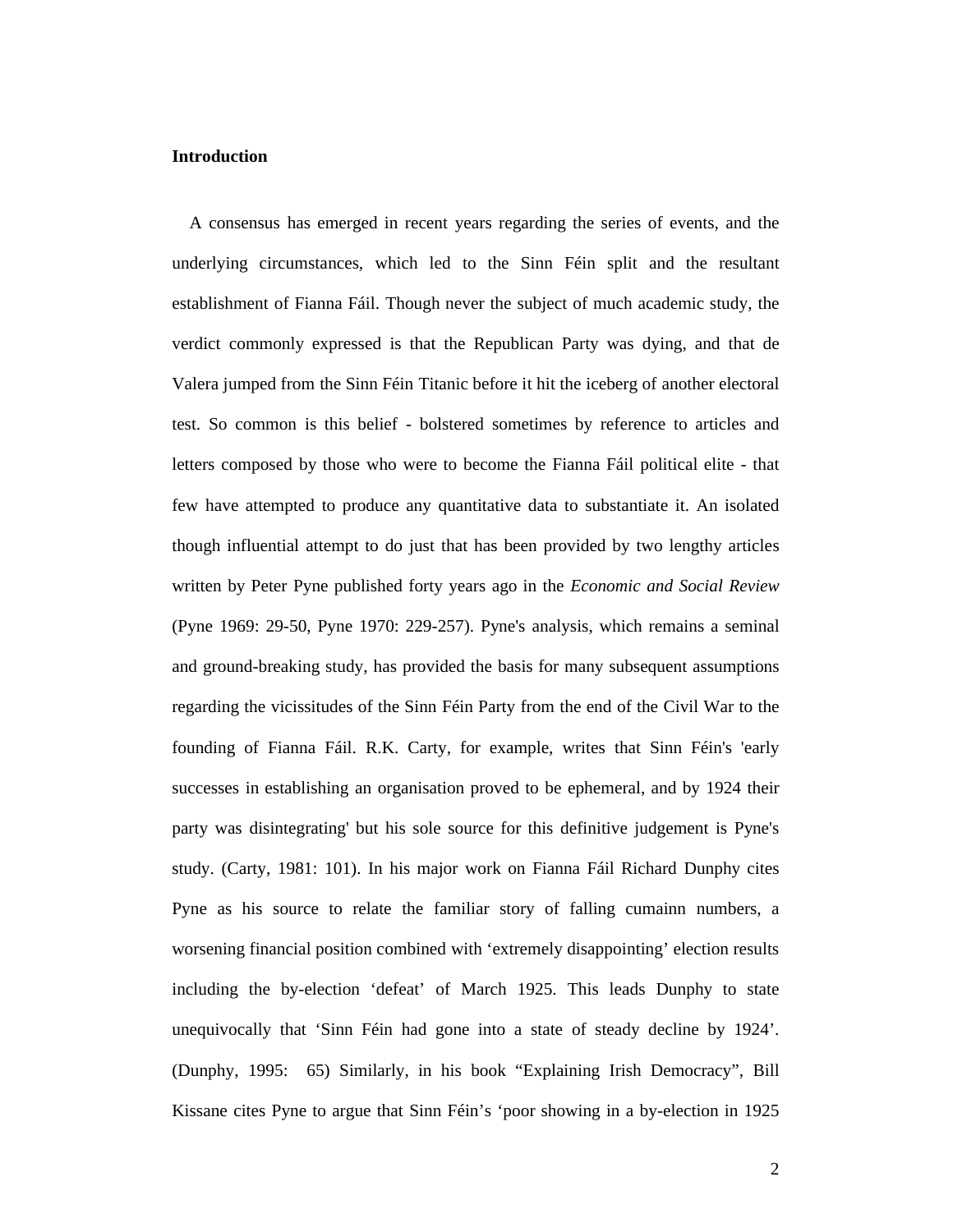apparently convinced de Valera finally of the need to abandon the abstentionist policy. Given that a decline in the party's fortunes was apparent from almost every indicator, it was not surprising that "various elements within the republican movement began to question the party's performance and the efficacy of its policies". Mounting pressure for a reassessment of Sinn Fein's political strategy led to a division within the republican movement'. (Kissane, 2002: 171, see also Kissane: 2001: 3)

The parameters of Pyne's investigation are the years 1923-1926, and an attempt is made to document what is perceived to be the inexorable decline of the "Third Sinn Féin Party". Taking that as his starting point, Pyne attempts to elucidate the 'factors contributing to [the party's] collapse'. (Pyne, 1970: 229). Three criteria are employed as barometers to gauge the organisational health of Sinn Féin - the financial position of the party; the number of party branches; and the support received in the various elections contested by the organisation. In this brief review, I hope to demonstrate that while Pyne's facts are accurate, they are insufficiently contextualised. More particularly, a glance at the performance of Fianna Fáil in these three crucial areas during its formative years suggests that Pyne's main conclusion – that the Sinn Féin party experienced terminal decline between 1923 and 1926 – is worthy of interrogation.

# **Party finances**

 Pyne notes that Sinn Féin's income for the year 1923-1924 was £26,000, which included a contribution of £20,000 from American supporters to contribute towards the cost of contesting the 1923 election. During the following year (1924-1925),

3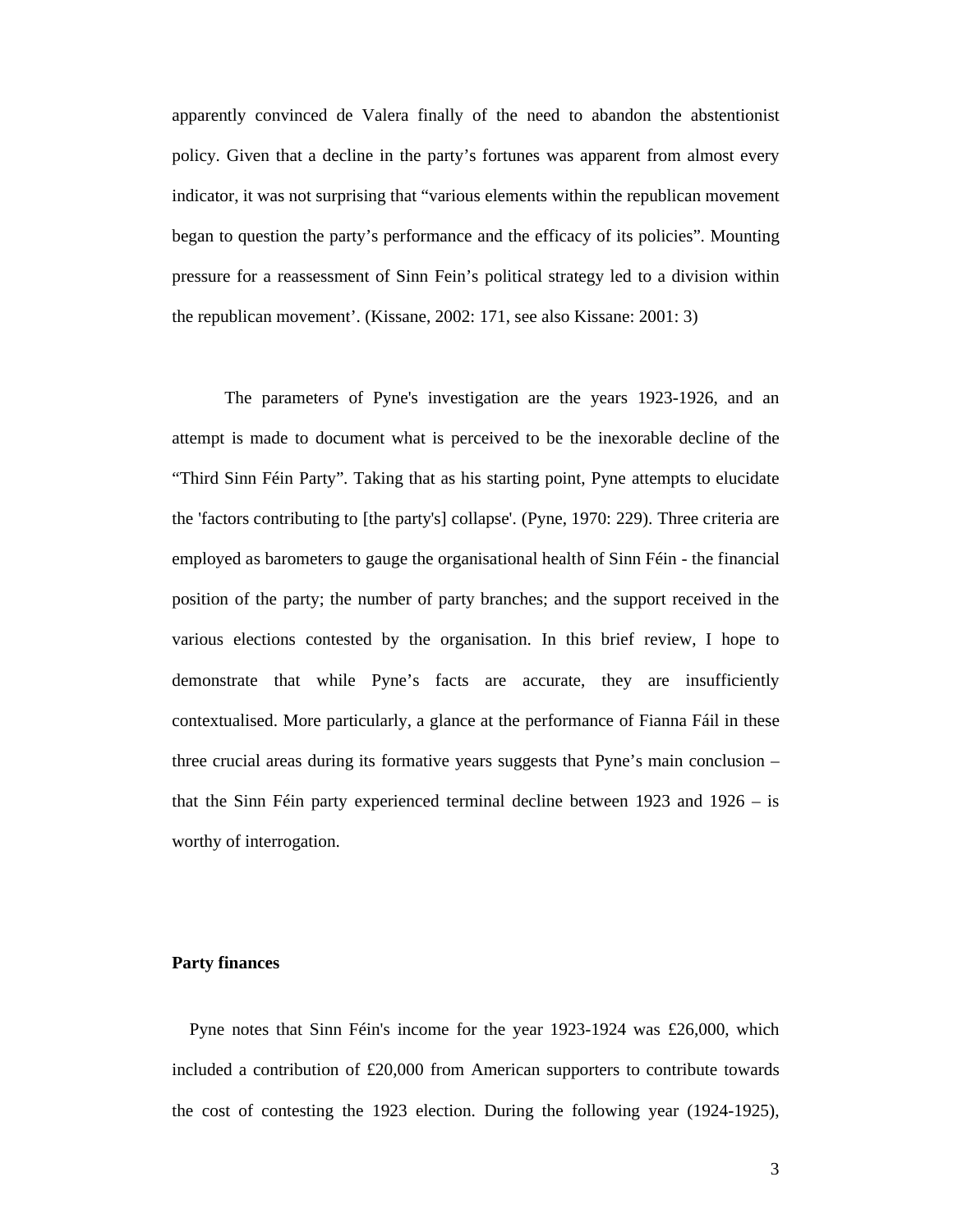income dropped by a third to £17,000, the bulk of which consisted of American donations.<sup>ii</sup> Between 1925 and 1926, Pyne notes, party finances 'plunged' to £3,800, and two thirds of this was subscribed in the United States. In assessing these statistics Pyne points that out that by 1926 Sinn Féin's income was but 15% of what it had been two years previously. In addition, it is suggested that the reliance on American financial support is indicative of poor organisation and dwindling domestic support. Taking cognisance of these statistics, Pyne (not unnaturally) concludes that 'the financial position of the party was, therefore, one of rapid decline from 1924 onwards'. (Pyne, 1969: 41)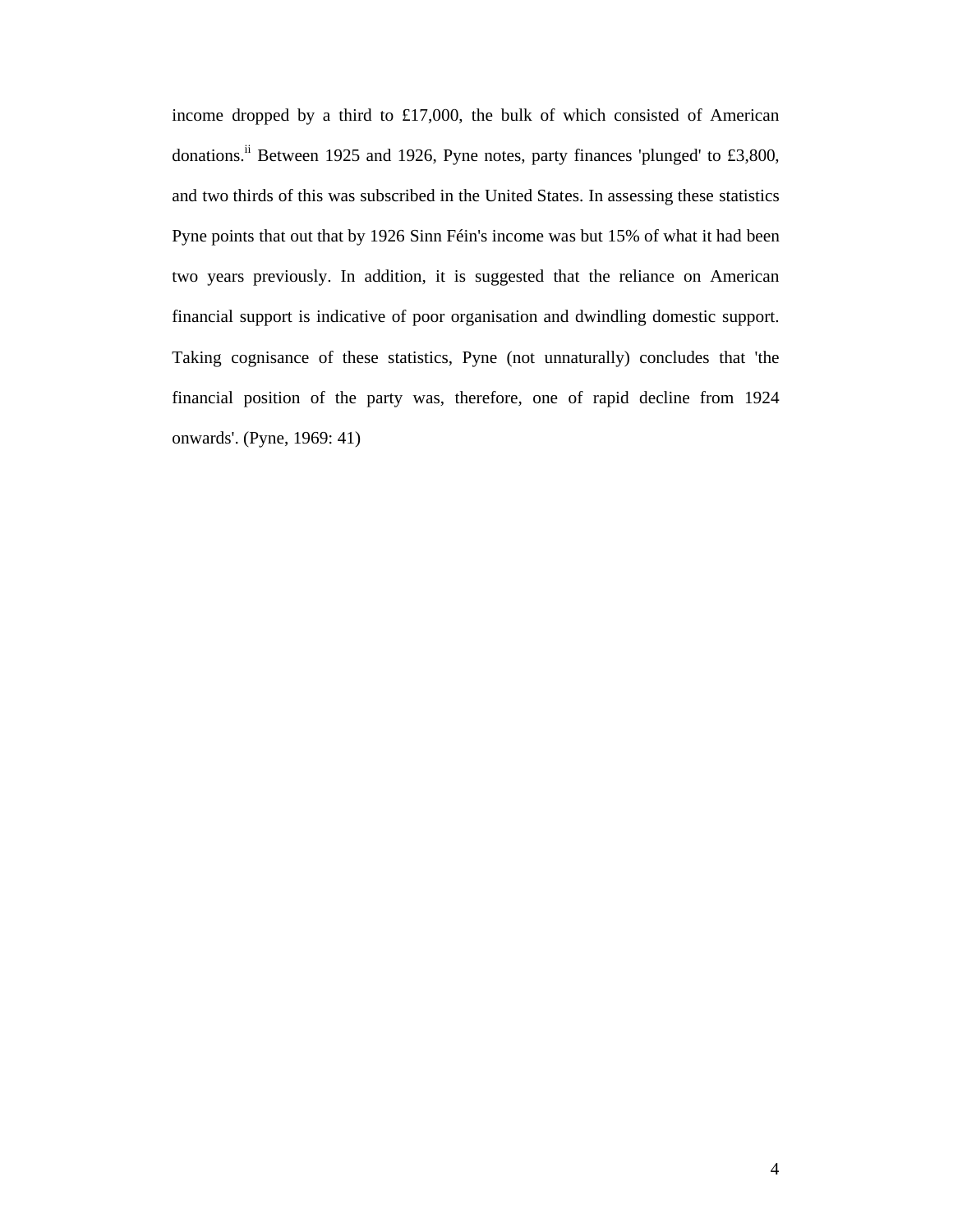■ Sinn Fein ■ Fianna Fail



Figure 1 Amount raised (in pounds) raised by Sinn Féin and Fianna Fáil for party organization.

Sources: For Sinn Féin funds Pyne 1969, 1970; for Fianna Fáil funds Honorary Treasurers and Honorary Secretaries Reports (Fianna Fáil Archives now housed at UCDA)

 However, the position of Sinn Féin appears less unfavourable when compared with the experience of Fianna Fáil during its first three years of existence as an organisation.<sup>iii</sup> The Honorary Treasurers report submitted to the 1927 ard fheis reported that party income for the previous eighteen months was £30,402 of which an incredible £29,782 had been subscribed from abroad, mainly the United States and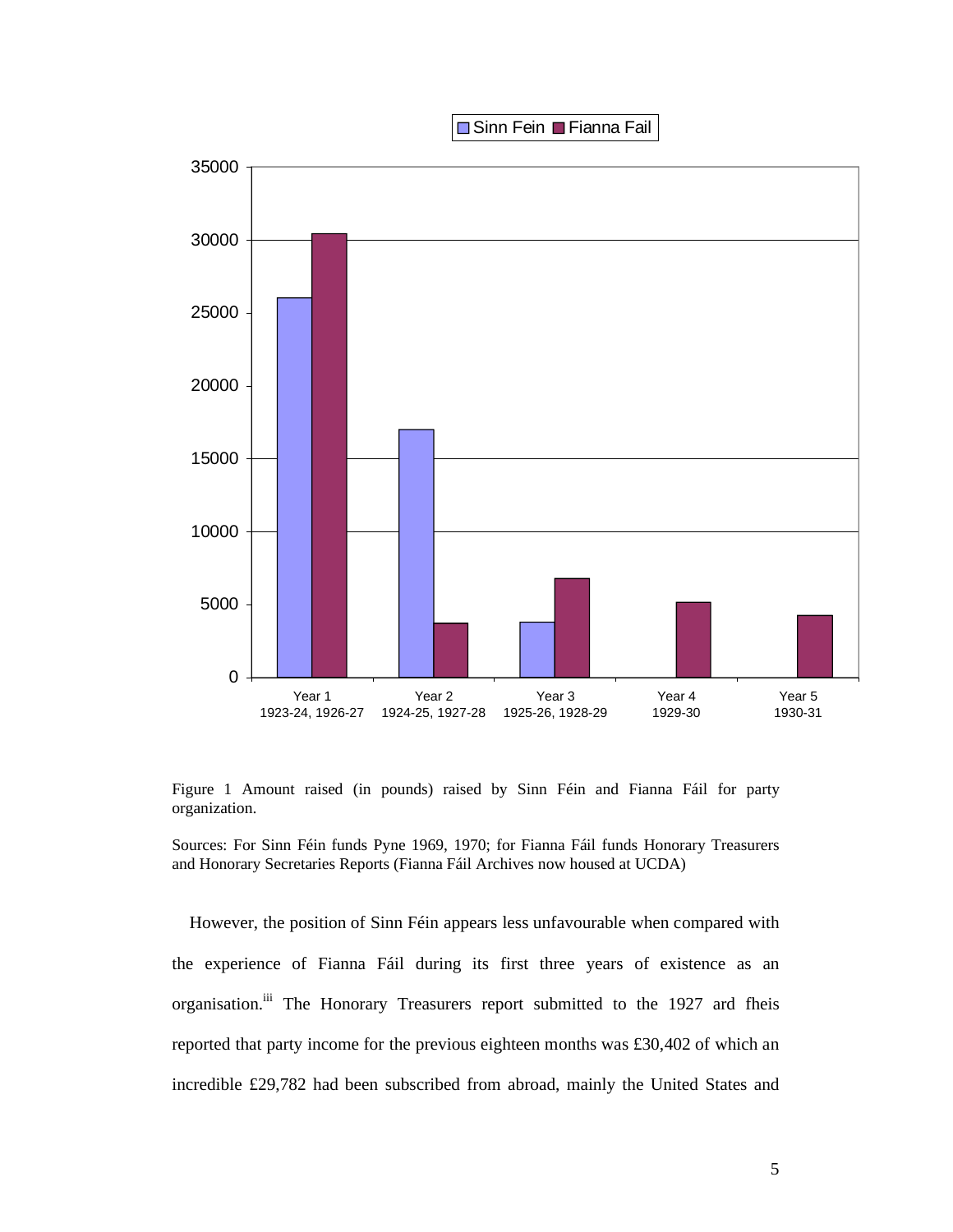Australia (Report of the Honorary Treasurers, 1927 ard fheis). This figure compares favourably with that of Sinn Féin in the year after the Civil War. Indeed it can be argued that the Sinn Féin figure of £26,000 is more impressive as it covered a 12 month period as opposed to an 18 month one, and the money was raised to contest one election while Fianna Fáil had contested two within four months and thus sought and received further foreign donations. Had there been only one election in 1927 the figure would have been considerably lower. The report also recalled that at the party's first ard fheis the previous year it had been agreed that £4,370 would be budgeted for a 'normal year', that is a year in which an election did not occur. Moreover, a figure of £7,000 was projected as the amount needed to fund party activities for the coming year. Receipts received for the year 1927-28, however, revealed that the Fianna Fáil could only muster £3,702 in the course of the twelve month period (Honorary Treasurers' Report, 1928 ard fheis and *The Nation*, 17 November 1928 p. 2). Total income for 1928-29 increased to £6,792 - though this was £607 short of expenditure - before falling again in 1929-1930 to £5,156 (Honorary Treasurers Report, 1929 and 1930 ard fheiseanna). In 1931, the amount raised declined further to £4,252 before rising on the party's assumption of power the following year (Honorary Treasurers Report, 1931 and 1932 ard fheiseanna,). If we were to employ Pyne's logic to these statistics we might see a faltering party heading for terminal decline - an organisation whose immediate disposable income declined to 12% of its 1927 figure within a year. Such an interpretation would, however, be misleading. What these statistics indicate is the artificiality of the figures for 1923 and 1927, both of which were election years. There is invariably an inter-election lull, and the political organisation always finds it difficult to keep the party machine oiled and members motivated.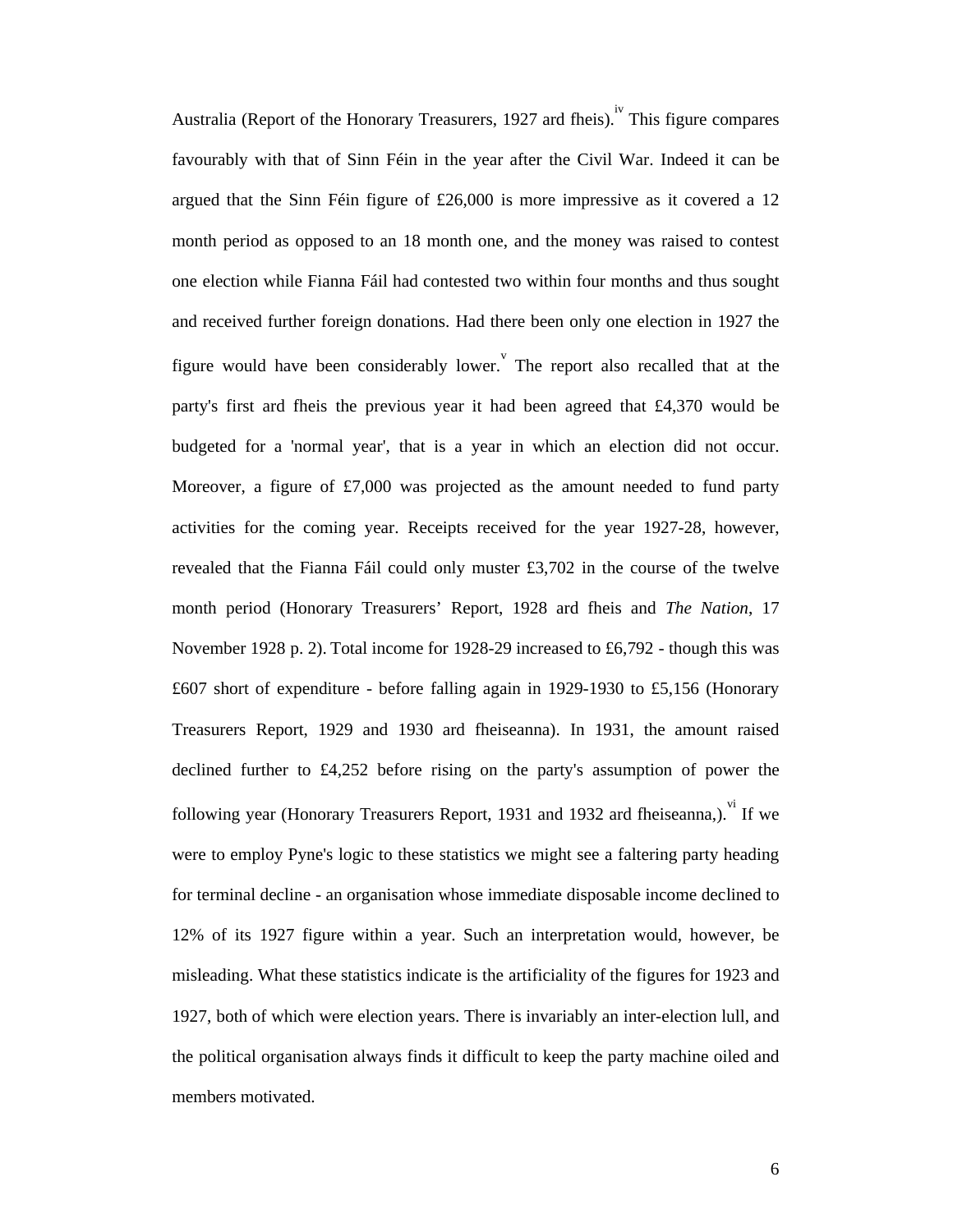### **Local organisation**

 The second criterion used by Pyne to demonstrate the decline of Sinn Féin *cumann* numbers - produces an equally inconclusive result. Pyne argues that after an initial post Civil War boom in membership, and a corresponding mushrooming of *cumainn*, this had levelled off by mid-1924, before going into irreversible decline thereafter. Between June and November 1923, 700 cumainn were established and party membership continued to expand into 1924. But, as Pyne notes, only 700 of the party's 1,025 branches were able to raise the affiliation fee for the 1924 ard fheis held at the end of the year. This number had declined to little over 350 by July 1925. Pyne concludes by quoting the 1925 Sinn Féin Honorary Secretaries Report, which attributed the figures to poor organisation and argued that it was obvious that the party was not adequately representing the republican population. This leads Pyne to conclude that 'there can be little doubt that the Third Sinn Féin party was declining internally' (Pyne, 1969: 42).

 Again, let us compare these figures to those of Fianna Fáil during its early years of existence. Throughout 1926 and 1927 the Fianna Fáil organisation expanded rapidly so that by the party's 1927 ard fheis a total of 1,367 cumainn were registered (Honorary Secretaries Report, 1927 ard fheis). By 1928, however, a somewhat different picture emerges. The Honorary Secretaries reported at that ard fheis that cumainn numbers had dropped to 1,033. Of these only 354 had managed to pay the affiliation fee suggesting that most party branches existed on paper only. These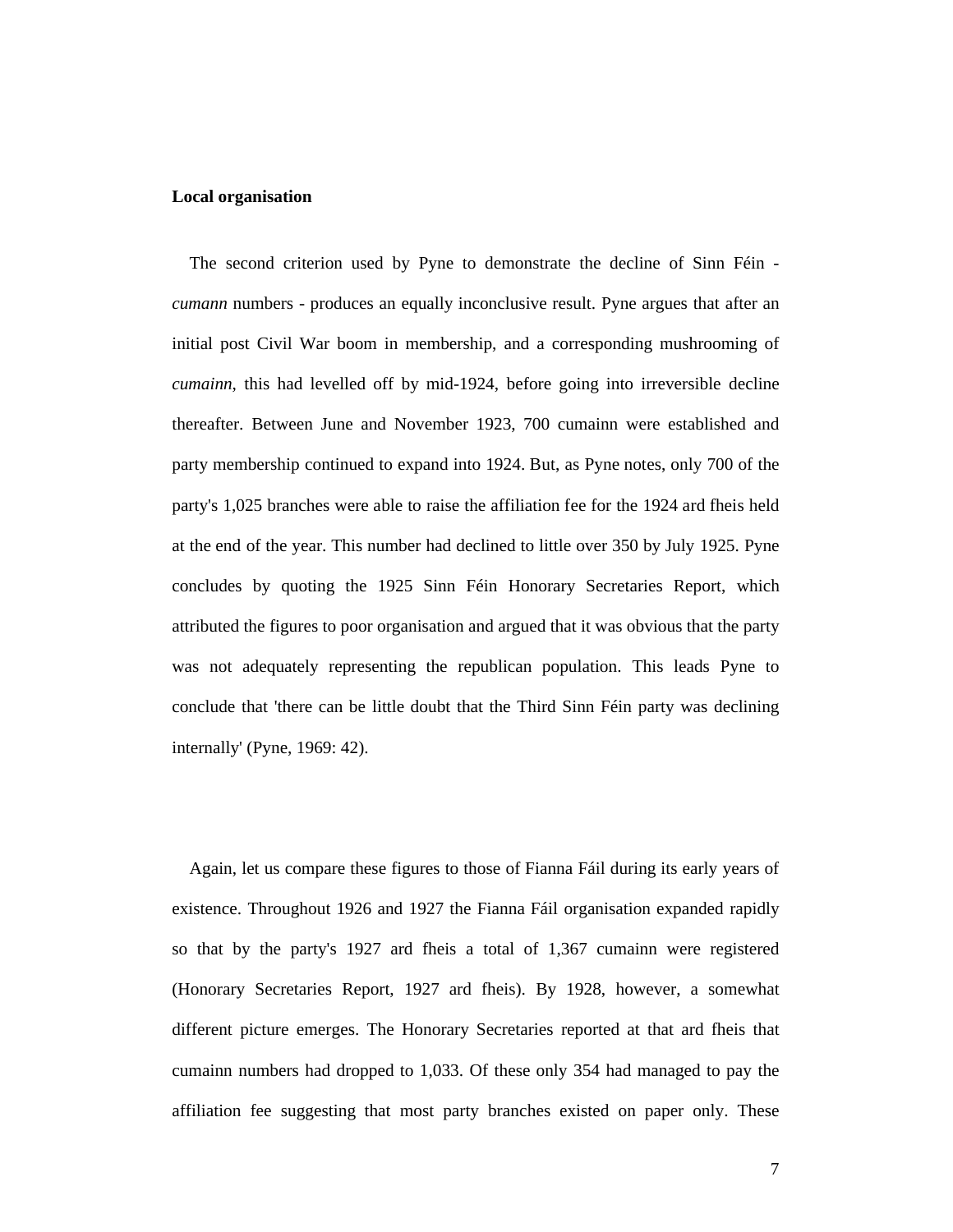organisational deficiencies were more stark in constituencies like Cork West which possessed only one affiliated cumann; Cork city, three; Waterford and Dublin South, four. Even a republican heartland like Kerry could muster only ten affiliated cumainn. (Honorary Secretaries' Report, 1928 ard fheis and *The Nation*, 3 November 1928 p. 2). The picture was not any rosier in 1929 when the number of registered (as opposed to affiliated)<sup>vii</sup> cumainn declined in all but five constituencies. In numerous counties, the number of cumainn fell by almost 50% during the year, and in two - Mayo South and Monaghan - it fell by two thirds. <sup>viii</sup> The Honorary Secretaries were just as critical of these figures as their predecessors in Sinn Féin. Their report attributed the decline to organisational weakness: 'it cannot be said that any county carried out the work systematically', they complained. Furthermore they argued that the figures indicated that the party was not adequately reflecting the republican population as cumainn numbers had collapsed in areas where there was reportedly good support for Fianna Fáil policies (Honorary Secretaries Report, 1929 ard fheis and *The Nation*, 19 October 1928 p. 7). Once again it is evident that a reliance on cumainn figures as a barometer for organisational vitality, and an indicator of a party's future potential, could be defective. The figures for the period 1926-9 could be interpreted as indicative of a party suffering interminable decline. In fact, the party weathered the storm. Cumainn numbers picked up in 1930 and 1931, reaching 550 and 759 respectively, before increasing dramatically in the run up to the 1932 election, and in the immediate aftermath of Fianna Fáil's assumption of power (Honorary Secretaries reports, 1930 and 1931 ard fheiseanna). By the time of Fianna Fáil's first post-election victory ard fheis held in November 1932, cumainn numbers were reported at 1,387, almost exactly the same number as existed in the previous election year of 1927 (Honorary Secretaries Report, 1932 ard fheis). Despite these statistics, the organisational strength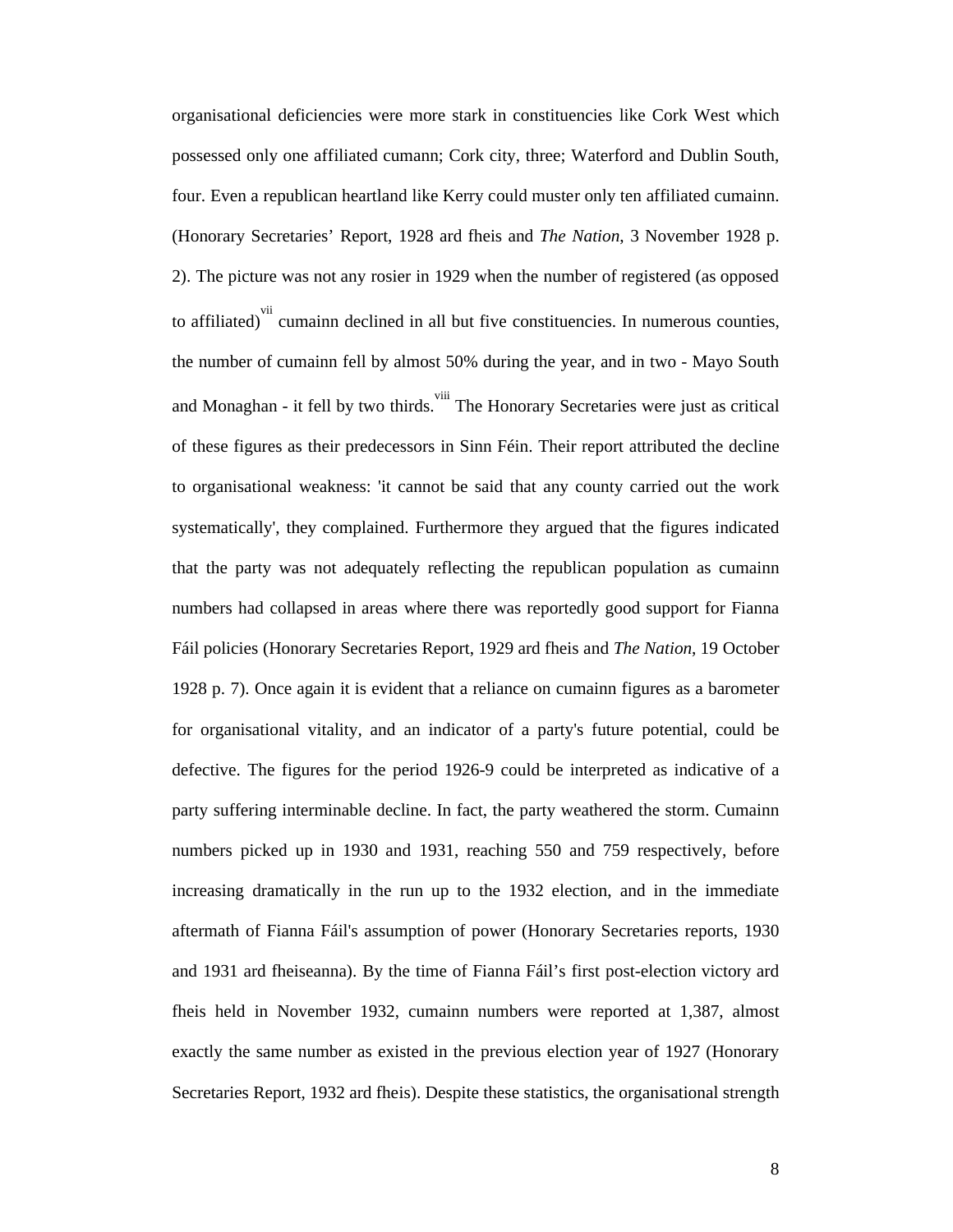of Sinn Féin has traditionally been underestimated while many have held an unsubstantiated belief, based largely on the party's formidable performance since 1932, that Fianna Fáil's early years of constitutional opposition were ones of unrelenting organisational momentum and expansion. For example, in his authoritative assessment of Free State politics Jeffrey Prager claims that 'only when Fianna Fáil emerged as a political force did Cumann na nGaedheal more than triple its local branches from 276 in 1924 to 797 in May 1926' (Prager, 1986: 210). This is a peculiar point to make as Fianna Fáil was only established in May 1926, and the evidence cited therefore suggests that Cumann na Gaedhael were responding to the organisational challenge of Sinn Féin, and not that of the non-existent Fianna Fáil.

## **Elections**

 Finally, Pyne argues that election results from 1923-1926 demonstrate the organisational malaise within Sinn Féin He maintains that Sinn Féin's by-elections performance 'could hardly be interpreted as a vote of confidence' and this had understandably led to disappointment 'amounting almost to despair' among key players in the party leadership (Pyne, 1969: 42). However, Sinn Féin increased its representation from forty four seats to forty eight during this period, and succeeded in augmenting its share of the popular vote. These achievements are all the more impressive considering the quantity of by-elections and the meagre funds available from Sinn Féin's natural constituency of small farmers and petite bourgeoisie. These compared unfavourably with Cumann na nGaedheal's more affluent support base, many rewarded with state jobs, and the administrative resources that were available to members of the ruling party. In the circumstances of the 1920s, Sinn Féin experienced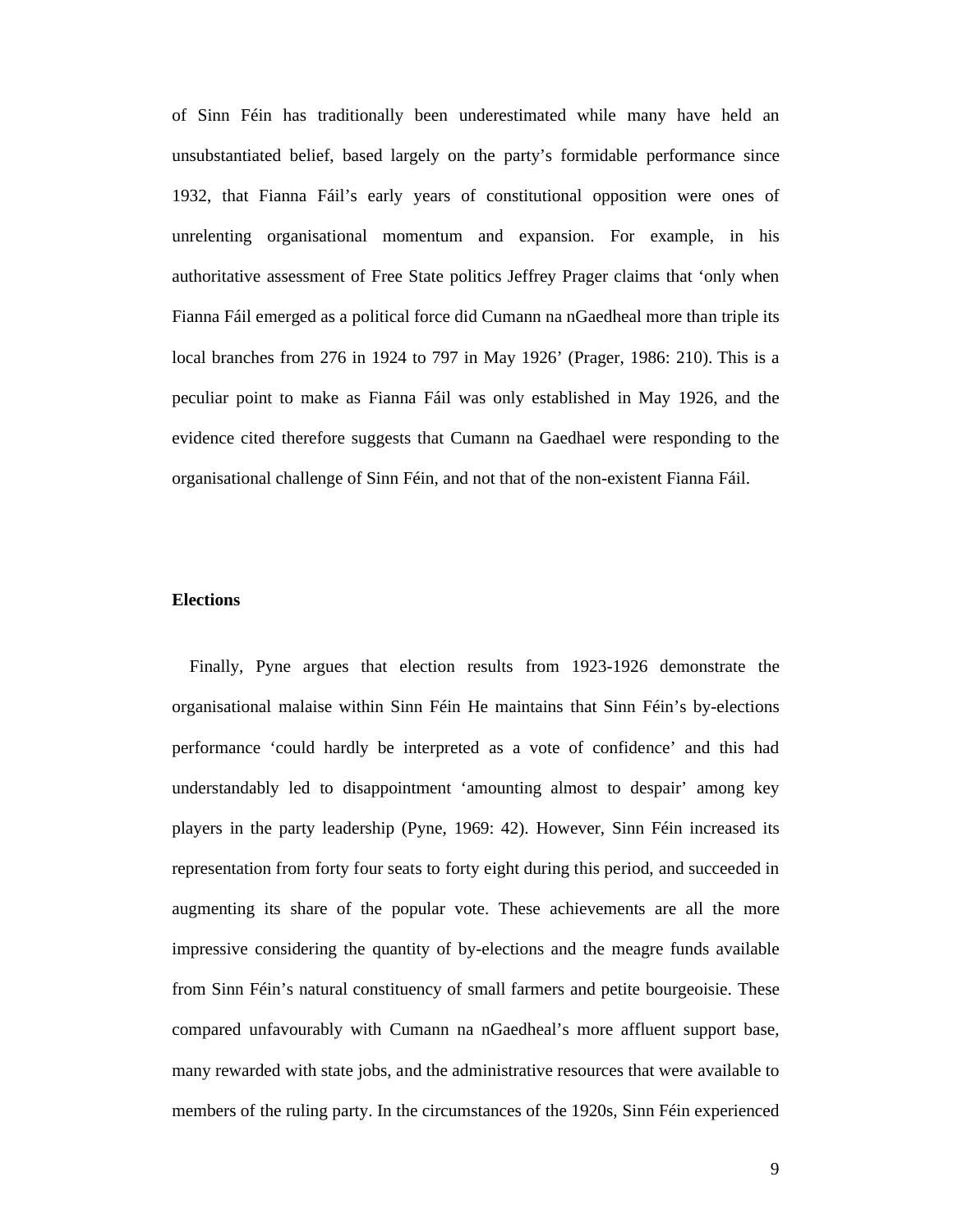the added disadvantage that all transfers from pro-Treaty and/or conservative elements (for example the National League or former unionists) tended to go to Cumann na nGaedheal who always portrayed such contests as life and death struggles for the continuation of the state. (O'Leary, 1979: 23)

 Sinn Féin contested all twenty one by-elections save that in Dublin County on 18 February 1926 when the party stood aside to help Labour leader William Norton defeat Cumann na nGaedheal's Thomas Healy who topped the poll but was edged out on transfers (the vacancy arose from the suicide of sitting independent deputy Darrell Figgis). This was a remarkable achievement for a party. The amount of vacancies filled through by-elections during the Fourth Dáil (27 August 1923-9 June 1927) is unprecedented in Irish electoral history. It equals in number all by-elections held in the Republic of Ireland from 1980 to the present day. This was due to the fact that resignation and disqualification occasioned the majority of contests whereas since the 1930s death has been the main reason for a vacancy.

 By-elections tended to favour the government during the early years of the state. Between 1922 and 1947, the ruling party retained 79% of government vacancies and took 63% of opposition vacancies (Gallagher 1996: 43). This was in part due to the exorbitant cost of contesting a by-election, which usually reduced the number of contenders to two or three. As all other parties in the field had accepted the Treaty and supported the Free State, Cumann na nGaedheal benefited from attracting all pro-Treaty votes whereas in both by-elections and general elections, Sinn Féin stood out as the only anti-Treaty party. Therefore, while an increased Cumman na nGaedheal vote most likely reflected the size of the pro-Treaty vote but was not necessarily an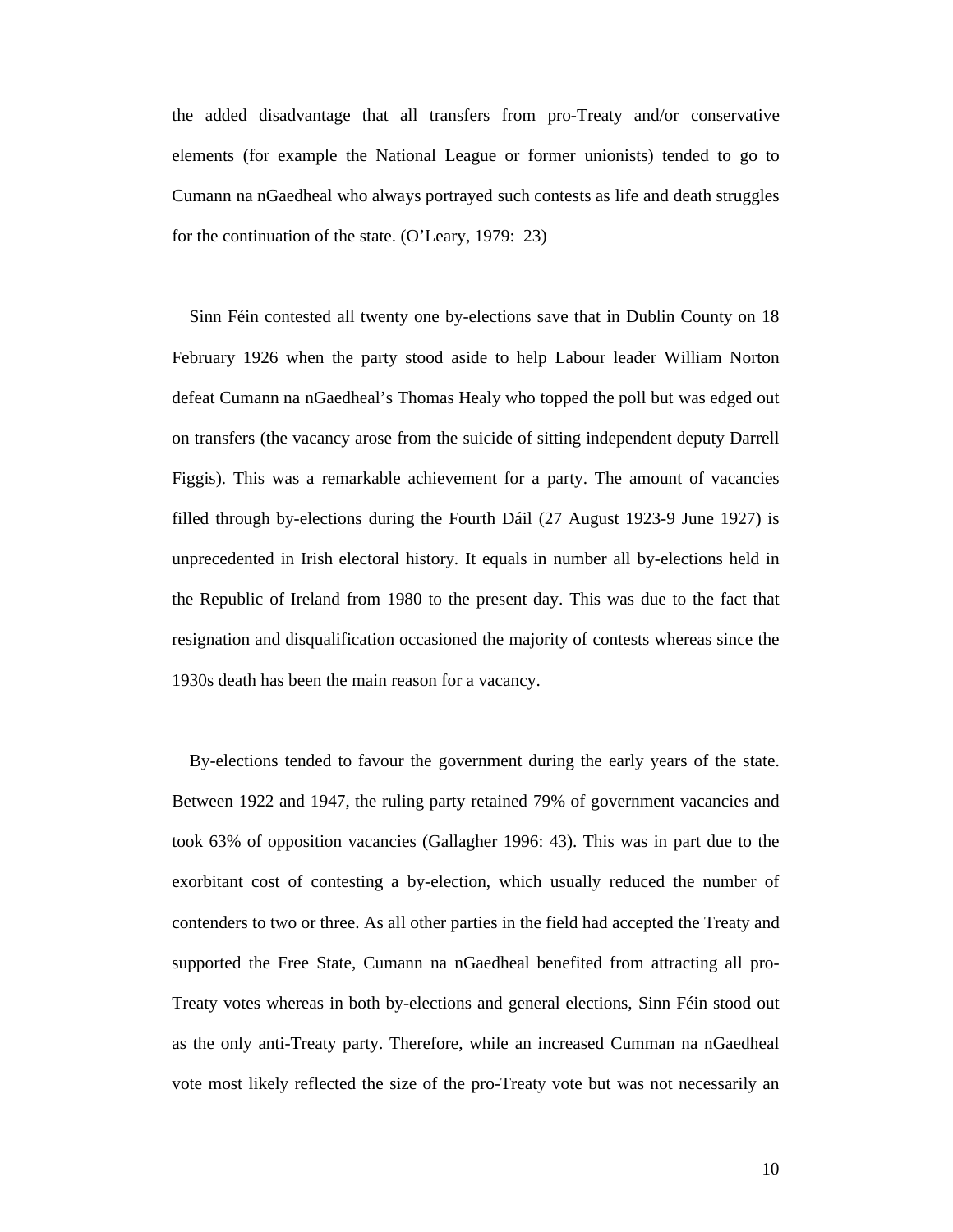endorsement of the Cosgrave's party, a vote for Sinn Féin could only be interpreted as a rejection of the Free State regime.

 These constant electoral battles put a strain on party finances – already overstretched from trying to support destitute republican families – and sometimes caused friction with the IRA from which funds were often diverted despite reservations from the latter organisation as to the wisdom of contesting Free State elections (Comhairle na dTeachtaí Minutes, 10 July, 8 August 1924).<sup>ix</sup> Expenditure in a constituency during by-elections matched or exceeded that spent on general elections. In Limerick, for example, Sinn Féin spent £1200 to promote the candidacies of three party members during the 1923 election, all of which was raised locally. The by-election of 28 May 1924, according to one estimate involved raising £600 locally along with £800 spent by party headquarters (Kate O'Callaghan, Comhairle na dTeachtaí Minutes, 8 August 1924) while another Sinn Féin leader put the figure as high as £2400 (Mary MacSwiney, Comhairle na dTeachtaí Minutes, 8 August 1924).

 In the five by-elections held in November 1924 the Republican vote increased in all constituencies [see Tables 2 and 3]. In fact, Sinn Féin gained almost 29,000 votes in these constituencies over its performance in the 1923 General Election, an average increase of almost 6,000 votes per constituency (Macardle 1951: 802). In North Mayo, East Cork, and Donegal, Sinn Féin's vote increased by 40%, in Cork City by 74.4%, and in South Dublin by 77.4%. While the pro-Treaty vote in these constituencies declined by almost 50,000 votes from 149,272 to 99,755 Sinn Féin garnered and additional 28,487 votes and saw its vote increase from 48,851 to 77,338. The significance of these figures was not lost on republican leaders. In an editorial

11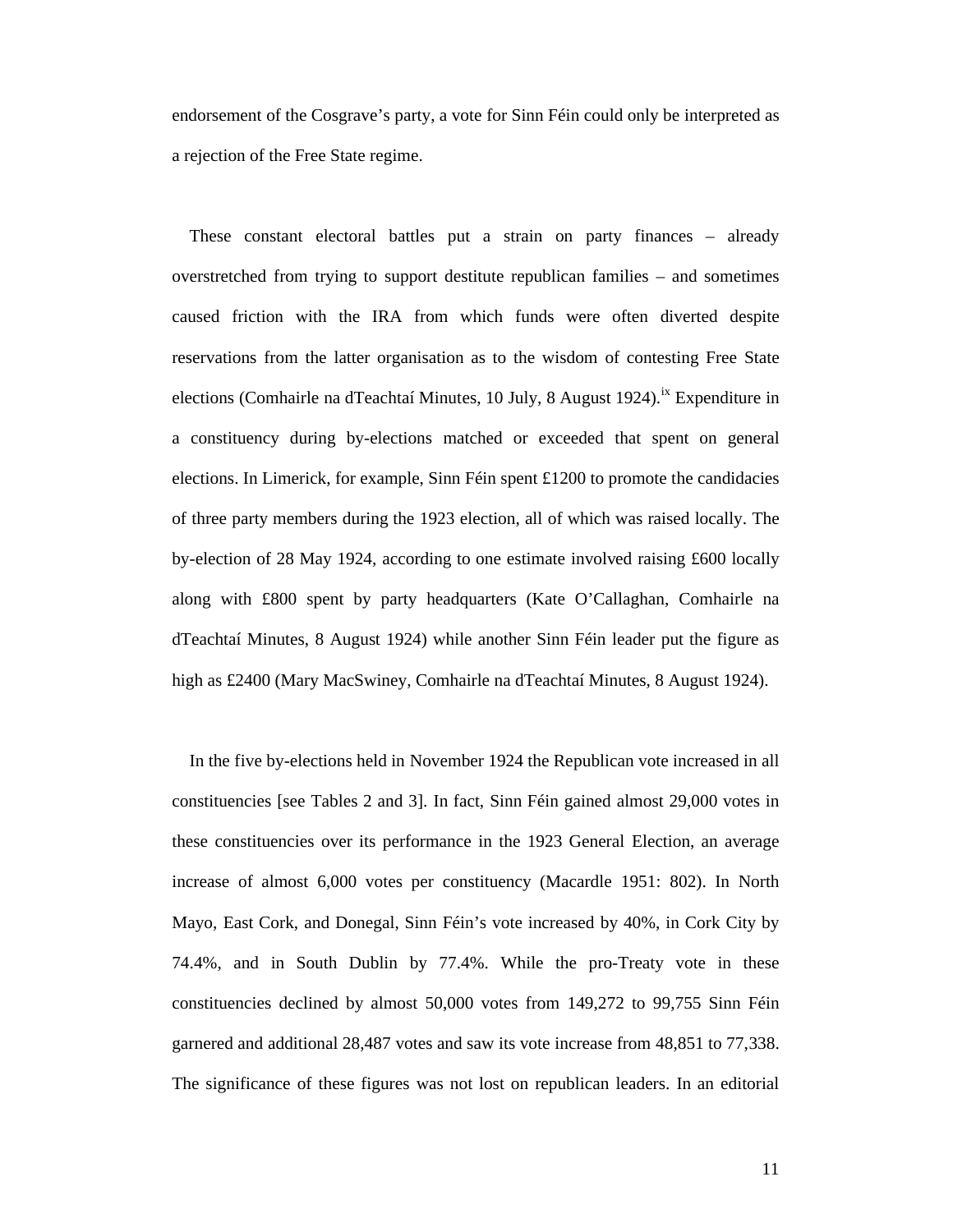entitled "The People Come Back to Sinn Féin", the party paper justifiably proclaimed the results as a decisive victory for the republican cause and a clear sign that Sinn Féin was reaping handsome dividends from dissatisfaction with the ruling regime:

The people in the five constituencies have spoken. Their verdict is a bitter one for the enemies of liberty. Four of the five contested areas were overwhelmingly Free State in the last General Election when the average majority against Sinn Féin was 23,000. So great a change have fifteen months brought that a constituency where in 1923 there was a majority of 26,000 against the republic has now declared itself Republican. In all the others the tremendous Free State majorities have come tumbling down, while the vote of Sinn Féin has almost doubled (*Sinn Féin* 29 November 1924 p. 5).

The party paper declared that Sinn Féin had gained in seats and votes despite the fact that the entire print media was 'virulently opposed to the Republic' and had carried out a hostile campaign to vilify the Republican leadership and distort the party's aims. In response to Sinn Féin's increased polls, the daily press had attributed republican success to 'skilful propaganda' but 'if it were a matter of propaganda, eight daily papers should undo one Republican weekly' (*Sinn Féin* 29 November 1924 p. 5). The same pattern was evident during the nine by-elections held in March 1925 when Sinn Féin again increased its vote in every constituency and took two seats from the government, leading Dorothy Macardle to comment retrospectively that 'the tide had already turned; the ebb that had begun with the signing of the Treaty was already over and the flow, however slow and gradual, had begun' (Macardle 1951: 804).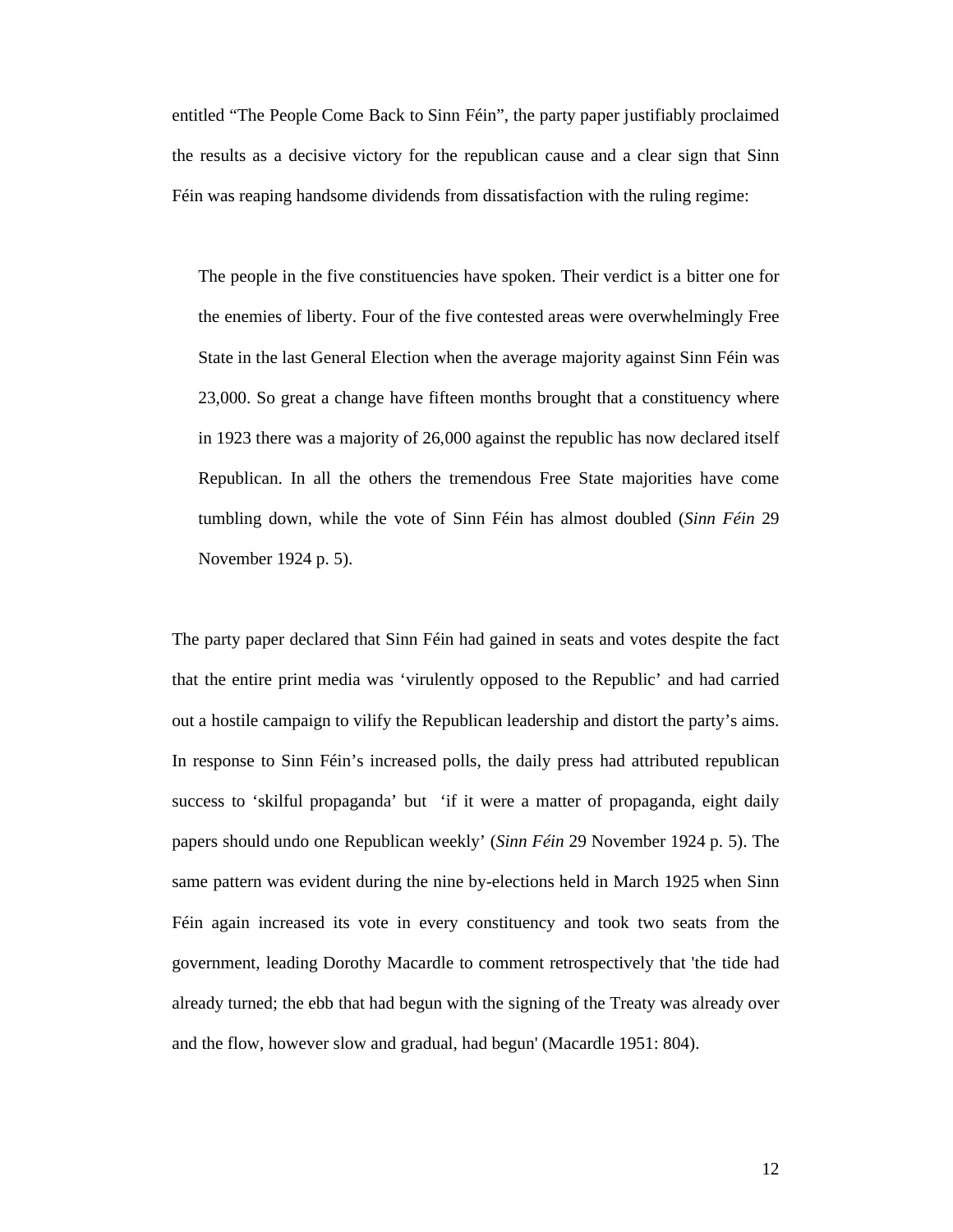Moreover, Sinn Féin's vote was hard-core and loyal. On one of the rare occasions when one of its candidates was eliminated in a by-election, its vote was overwhelmingly non-transferable. Faced with a choice in Cavan between supporting Cumann na nGaedheal or a popular farmer candidate, almost four fifths of republicans declined to register a preference, the prospect of dislodging a government party candidate being insufficiently tempting.<sup>x</sup>



Figure 2: By election Results 1923-1926, variation in number of votes received in 1923 general election.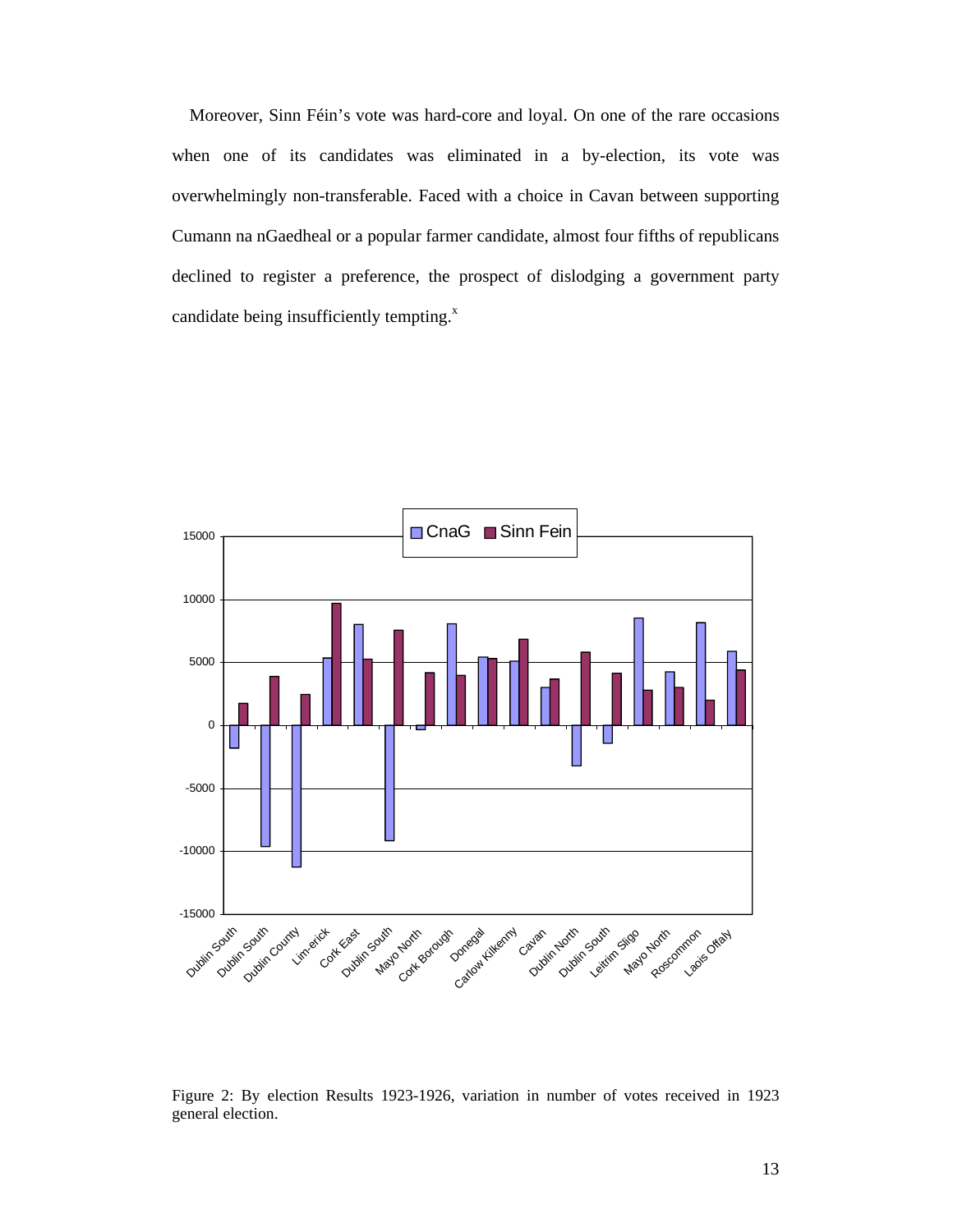Full details: 25 October 1923 (Dublin South), 12 March 1924 (Dublin South), 19 March 1924 (Dublin County), 28 May 1924 (Limerick), 18 November 1924 (Cork East, Dublin South, Mayo North), 19 November (Cork Borough), 20 November 1924 (Donegal), 11 March 1925 (Carlow-Kilkenny, Cavan, Dublin North, Dublin South, Leitrim-Sligo, May North, Roscommon), 18 February 1926 (Laois-Offaly)

Note: The elections held in Dublin North and Leitrim-Sligo filled two vacancies in each constituency. Sinn Féin did not contest the Dublin County by-election on 18 February 1926 to assist the defeat of the Cumman na nGaedheal candidate by Labour's William Norton. The National University of Ireland by-election of 25 October 1923 is not included given the limited number of votes involved in what was essentially a "rotten borough" (the Cumman na nGaedheal and Sinn Féin votes increased by 20 and 24 votes respectively and no other parties contested).

Source: Adapted from Gallagher (1993) pp. 77-82





Adapted from Gallagher (1993) pp. 77-82.

 During its first six years Fianna Fáil fared no better than Sinn Féin and was confronted with much the same challenges. The party contested nine by-elections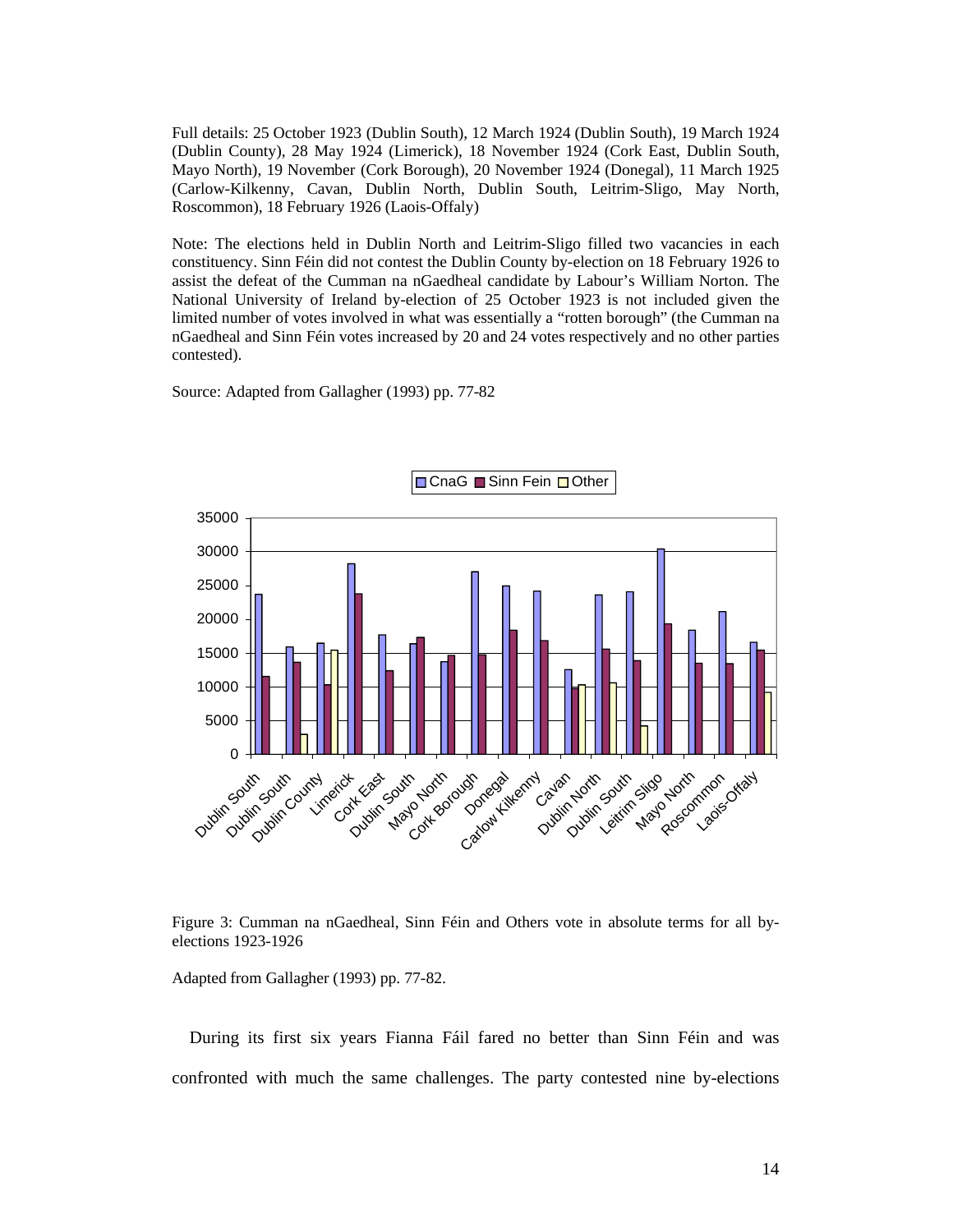before its historic victory in the 1932 election. Of these it won only two, almost exactly the same proportion (four out of nineteen) that Sinn Féin secured between 1923 and 1926 (see Tables 4 and 5). Three of the by-elections were occasioned by the death of Fianna Fáil TDs but only one of these seats was successfully defended by the Republican Party. The failure to retain Countess Markievicz's seat was particularly embarrassing. The constituency of Dublin South, though never a republican heartland, was the base of Fianna Fáil's rising star, Seán Lemass, who had already secured the key leadership positions of National Organiser and Honorary Secretary within the party. The combined Fianna Fáil/Sinn Féin vote had been greater than that of Cumann na nGaedheal at the June General Election but the August by-election saw the Government Party extend its lead over Fianna Fáil from 900 votes to almost 4,500. Again, Fianna Fáil was faced with the same problems that had confronted Sinn Féin during the 1923-26 period. Fianna Fáil's increase of over 3,000 can almost entirely be accounted for by a decline of over 1,000 in the Sinn Féin vote and the nonparticipation of Independent Republican, M.J. O'Mullane, who had garnered over 2,000 votes in the General Election. The increase of over 8,000 votes in the Cumann na nGaedheal vote can be attributed to the significant National League (a pro-Treaty Redmondite party) vote in the constituency and the support of those who had voted for an array of mainly pro-Treaty Independents. This problem was a significant factor in imposing a ceiling on Fianna Fáil's electoral advances between 1926 and 1932 just as it had for Sinn Féin previously. It is also noteworthy that Sinn Féin's four victories were at the expense of Cumann na nGaedheal whereas neither of the Fianna Fáil byelection wins made a dent in the governing party's numbers (one seat was taken from Labour, the other was a Fianna Fáil seat).<sup>xi</sup>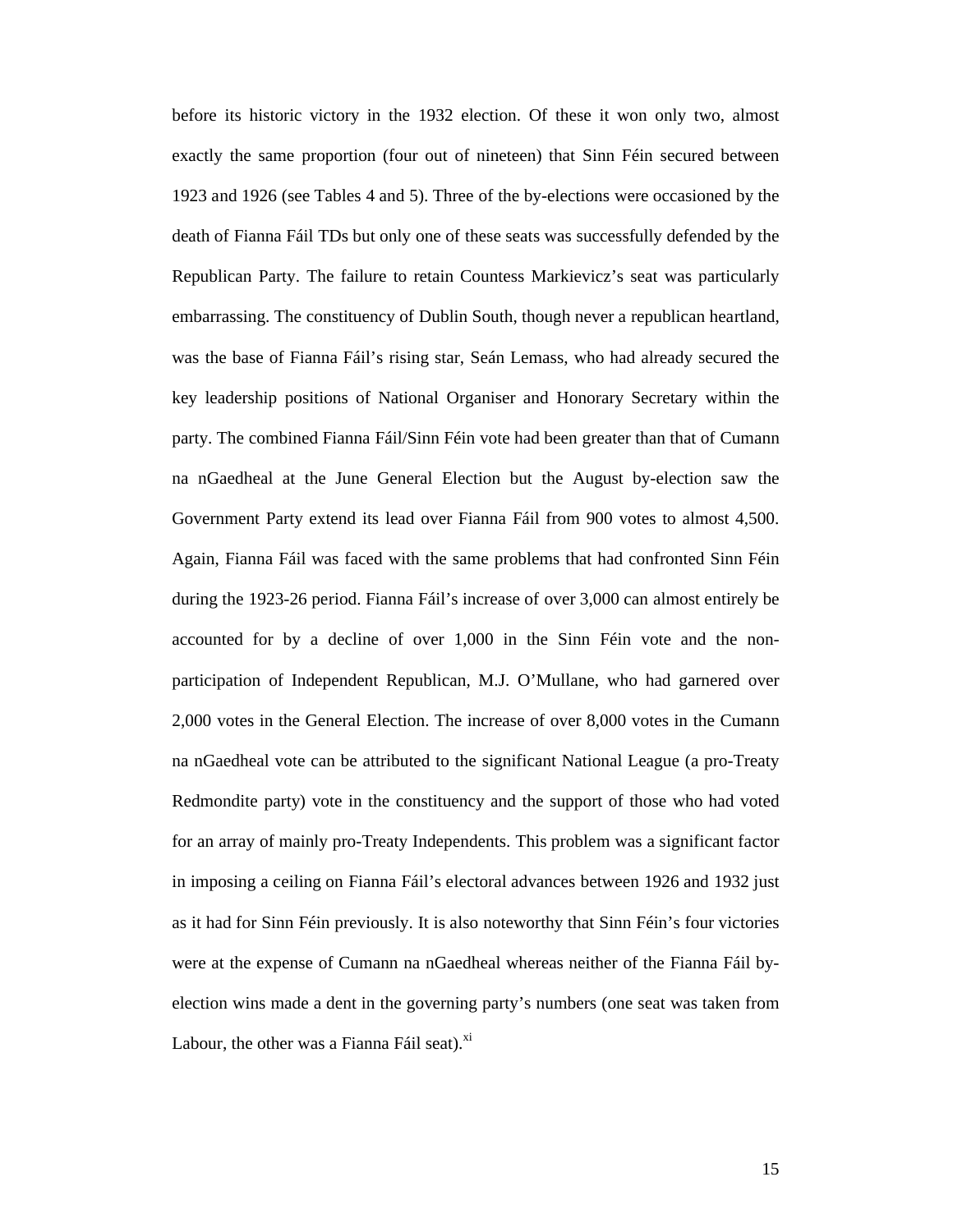



Figure 4: Increase in by-election vote over 1927 election results (benchmark for first two byelections is June 1927 election and September 1927 election for remainder)

Full details: Dublin County, 14 August 1927; Dublin South, 24 August 1927; Carlow-Kilkenny 3 November 1927; Dublin North 3 April 1928; Dublin North, 14 March, 1929; Leitrim-Sligo, 7 June 1929; Longford-Westmeath, 13 June 1930; Dublin County, 9 December 1930; Kildare, 1 July 1931.

Adapted from Gallagher (1993) pp. 113, 144-45.

 Fianna Fáil could, however, take succour from the electoral disintegration of the Sinn Féin Party. Having lost its more election-focussed comrades, Sinn Féin adopted a half-hearted approach to elections. Despite having almost two dozen sitting TDs, it contested only fifteen seats in the June 1927 election (of which it won five) and none at all the following September. Depleted finances partially explain this shift away from active electoral politics (de Valera had adroitly siphoned militant Irish-American funds into Fianna Fáil coffers) though the scornful attitude of Sinn Féin towards the Free State and parliamentary politics generally were also decisive factors.<sup>xii</sup> In 1927, the people of Dublin County and Dublin South were faced with two three way battles between Cumann na nGaedheal, Fianna Fáil and Sinn Féin. Though Cumann na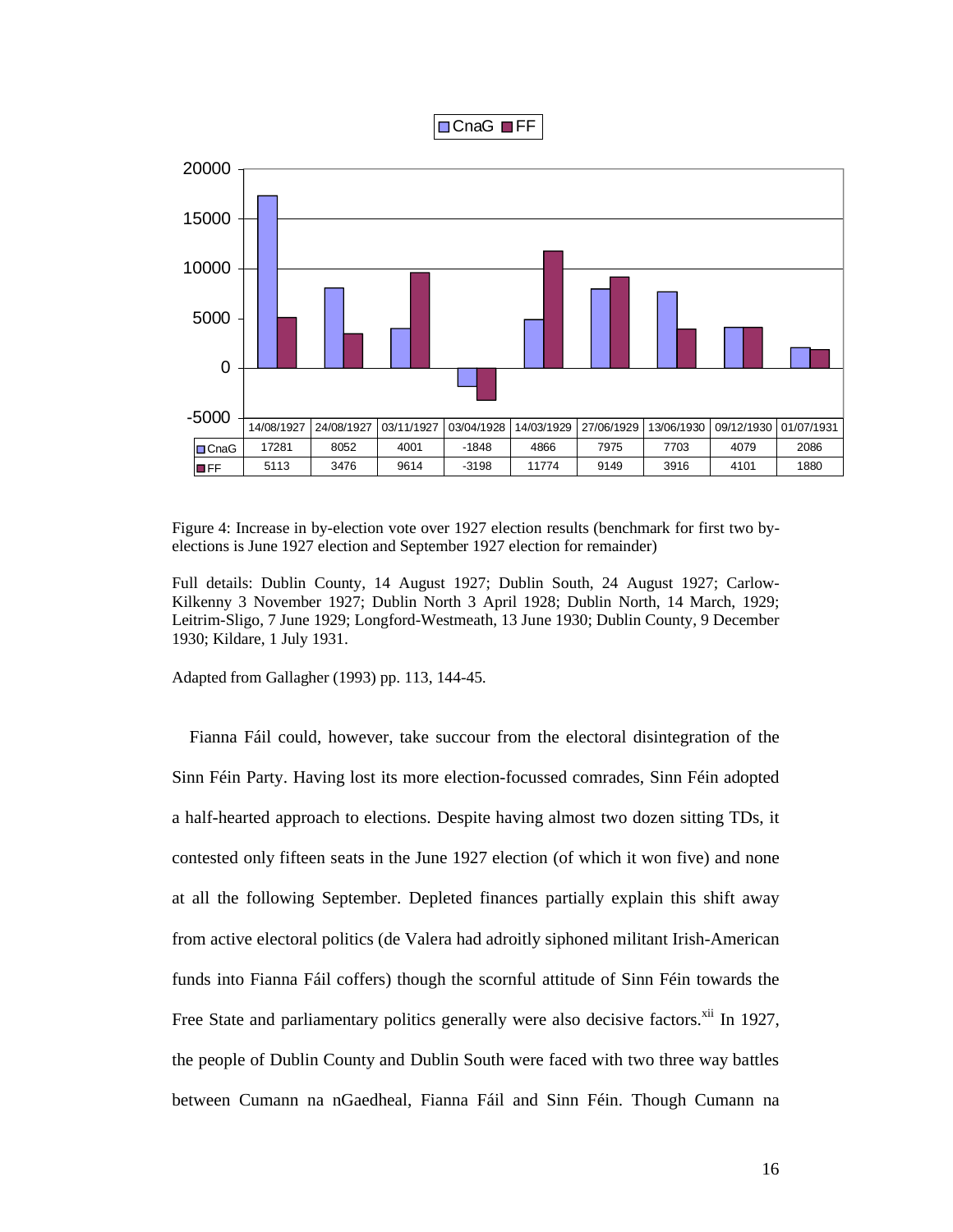nGaedheal took both seats, Fianna Fáil firmly established themselves on both occasions as the republican alternative to the Government Party.<sup>xiii</sup>

 Fianna Fáil made much of its victory in the Kildare by-election a few months before the 1932 general election despite the fact that the seat was won at the expense of Labour, and the party secured only 40% of the first preference vote. Cumann na nGaedheal, on the other hand, successfully defended three seats, made four gains – two at the expense of Fianna Fáil – and did not lose a single seat. Far from being 'a notice to quit from a long suffering people' (*The Nation*, 4 July 1931, p. 1) as presented by Fianna Fáil, such a record could quite legitimately have been interpreted as a consistent vote of confidence in the administration.



**OnaG** FF Others

Figure 5: By-election vote for Cumman na nGaedheal, Fianna Fáil and Others, 1927-1931.

Adapted from Gallagher (1993) pp. 113, 144-45.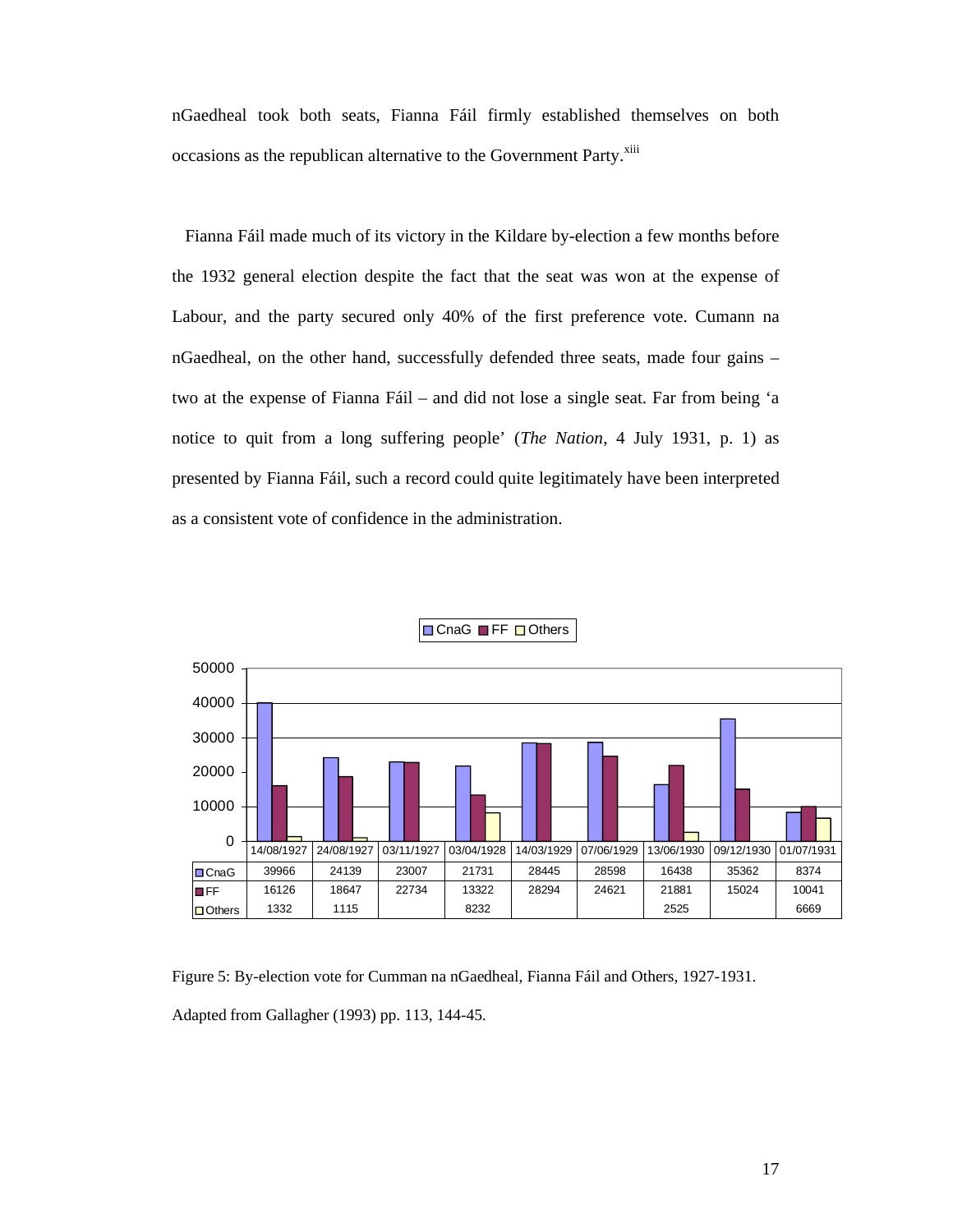### **Conclusion**

When it comes to the Sinn Féin party of the mid-1920s, how are we to measure decline? That there existed a large body within Sinn Féin who wished for a new departure is beyond dispute (Dunphy 1995, Murphy 1991, Fanning 1983, Farrell 1983, Coogan, 1993) but less clear is whether this was a symptom of decline or its cause. Just as one can talk oneself into a recession, a party can talk itself into decline. It is beyond the scope of this article to examine the motivation of the key members of the Sinn Féin leadership who decided to establish Fianna Fail. Leaving aside the subjective feelings and post-hoc rationalisations of influential party elite members, the main criteria on which we can measure Sinn Féin's organisational strength are cumann numbers, party finances and by-election results. Few have attempted to *quantify* the decline of SF in the 1920s, and it is not difficult to understand why Pyne's thesis has been so popular; it has a simplicity and tidiness about it that is at once tantalising and reassuring. His conclusions, however, appear less impressive when a comparison is made with the early years of Fianna Fáil.<sup>xiv</sup> His starting point -1923 - was an election year, which distorts much of the subsequent analysis relating to membership and income. An authoritative conclusion could have been attempted only if Sinn Féin had remained intact for a few more years and had contested another election. De Valera, however, was not willing to wait this long. It is clear from Pyne's study that there existed within Sinn Féin a body of opinion led de Valera that was eager to divest itself of the more doctrinaire, and less election focused elements within the party. The data employed by Pyne, however, certainly does not support his trenchant conclusion that Sinn Féin declined 'from its position as the second largest party in the country to that of a very minor organisation on the fringe of the political scene within the space of three years' (Pyne, 1970: 252). The argument presented here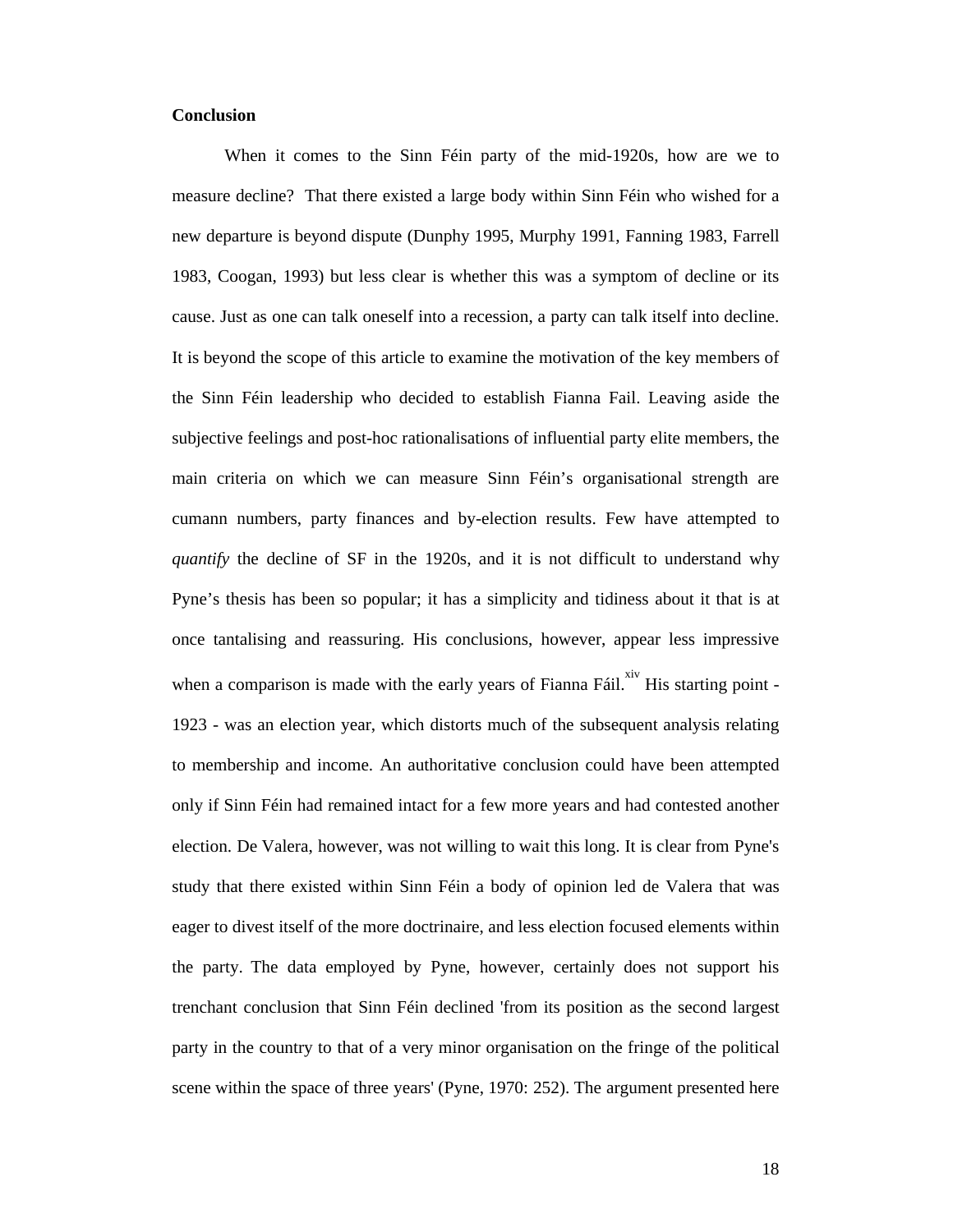is not that Sinn Féin was necessarily thriving; merely that the case for its terminal decline has not been cogently argued by reference to the criteria – finances, party branches and by-election results - employed by Pyne and those who rely on his analysis. When compared with the early years of Fianna Fáil, a comparable trend is evident that suggests that a decline in cumainn numbers and party finances combined with by-election losses may be due to factors other than internal party decline, over and above that which occurs within every party between general elections. When it comes to assessing the veracity of Pyne's case on the viability of the Sinn Féin party, one must opt for the Scots verdict of "not proven". De Valera may not have left a sinking ship; he certainly torpedoed it.

#### **References**

#### **Primary Sources:**

Fianna Fáil cashbook for 1927 (FF/24). Minutes of Comhairle na dTeachtaí June-December 1925, De Valera Papers, UCDA P150/1946 Minutes of Comhairle na dTeachtaí 19 March - 7December 1925, De Valera Papers, UCDA P150/1948 Report of the Honorary Treasurers, 1927 ard fheis, (FF/701). Report of the Honorary Secretaries, 1927 ard fheis, (FF/701). Report of the Honorary Secretaries, 1928 ard fheis, (FF/702). Report of the Honorary Treasurers, 1928 ard fheis, (FF/702) Report of the Honorary Treasurers, 1929 ard fheis, (FF/703). Report of the Honorary Secretaries, 1929 ard fheis, (FF/703). Report of the Honorary Treasurers, 1930 ard fheis, (FF/704). Report of the Honorary Secretaries, 1930 ard fheis, (FF/704). Report of the Honorary Treasurers, 1931 ard fheis, (FF/705 ) Report of the Honorary Secretaries, 1931 ard fheis, (FF/705). Report of the Honorary Treasurers, 1932 ard fheis, (FF/706). Report of the Honorary Secretaries, 1932 ard fheis, (FF/706).

#### **Newspapers:**

*Fianna Fáil Weekly News Bulletin* (1926-7) *The Nation* (1927-1931) *An Phoblacht* (1925-27) *Sinn Féin* (1924-1925)

#### **Books:**

Carty, R.K. *Party and Parish Pump: electoral politics in Ireland*, (Wilfred Laurier University Press, 1981) p. 101. Coogan, Tim Pat. 1993. *De Valera : long fellow, long shadow*. London: Hutchinson. Cronin, Seán. 1972, *The McGarrity Papers*. Tralee: Anvil Dunphy, Richard. 1995. *The Making of Fianna Fáil Power, 1923-1948*. Oxford: Oxford University Press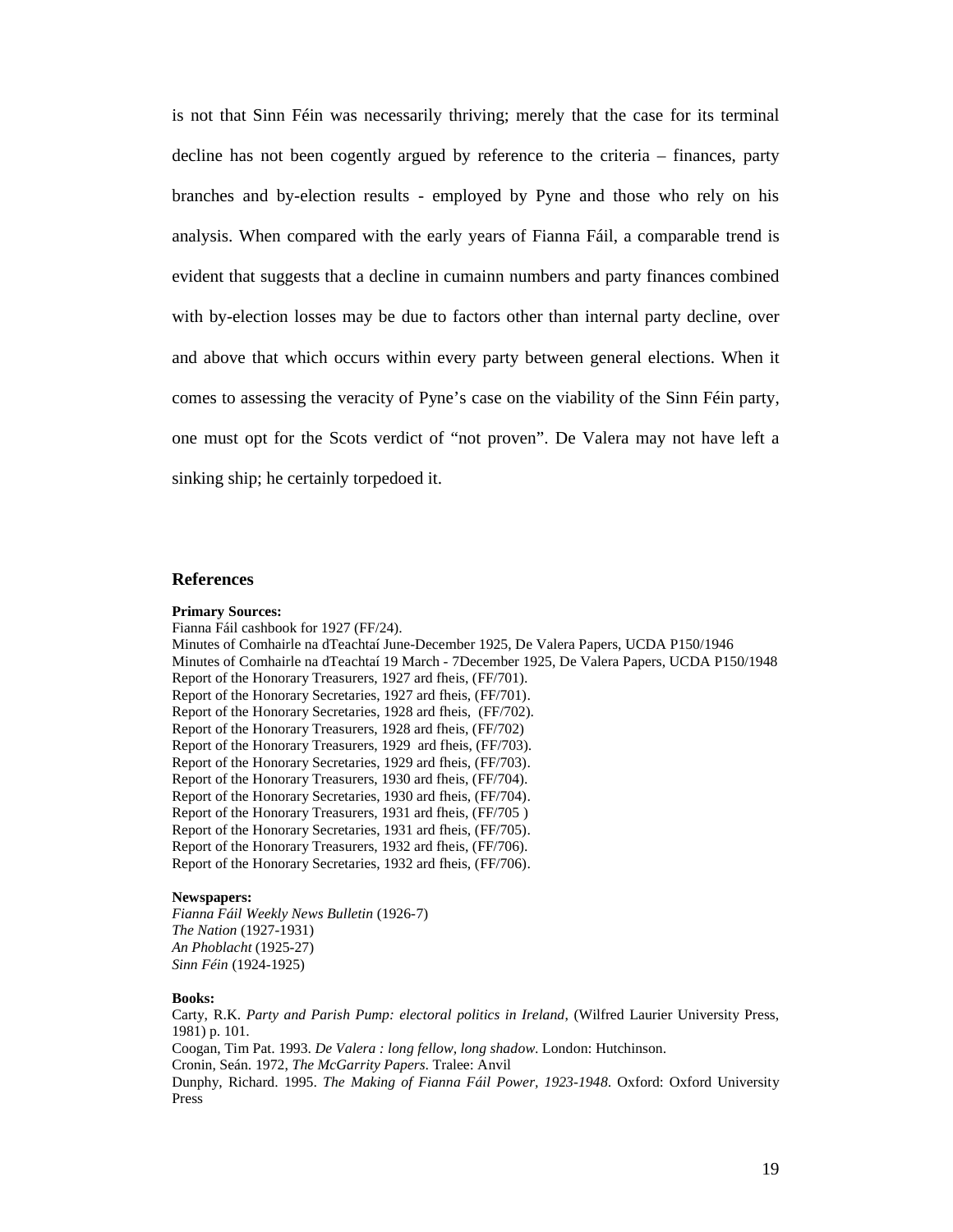Fanning, Ronan. 1983 ''The rule of order': Eamon de Valera and the I.R.A. 1923-1940'. In O'Carroll, J. P.; Murphy, J. A. (ed.), *De Valera and his Times* (Cork: Cork University Press, 160-172.

Farrell, Brian. 1983 *Seán Lemass*. Dublin: Gill and Macmillan

Gallagher, Michael. 1993. *Irish Elections 1922-44: Results and Analysis*. Limerick: Political Science Association of Ireland.

Gallagher, Michael. 1996. 'By-Elections to Dáil Éireann 1923-96: The Anomaly that Conforms', *Irish Political Studies*, 11, pp. 33-60

Gaughan, J. Anthony. 1977. Austin Stack: Portrait of a Separatist. Dublin: Kingdom Books.

Keogh, Dermot. 1986. *The Vatican, the Bishops and Irish Politics 1919-1939*. Cambridge: Cambridge University Press.

Kissane, Bill. 2001. 'Democratic Consolidation and Government Changeover in the Irish Free State',

Commonwealth & Comparative Politics, 39.1, 1-22

Kissane, Bill. 2002. *Explaining Irish Democracy.* Dublin: UCD Press.

MacEoin, Uinseann. 1987. *Survivors*. Dublin: Agenta.

O'Leary, Cornelius. 1979. *Irish Elections 1918-1977: Parties, Voters and Proportional Representation*. Dublin: Gill and Macmillan

Macardle, Dorothy. 1951. *The Irish Republic*. Dublin: The Irish Press

Murphy, Brian P. 1991. *Patrick Pearse and the Lost Republican Ideal*, Dublin: James Duffy.

Prager, Jeffrey. 1986 *Building Democracy in Ireland: Political Order and Cultural Integration in a Newly Independent Nation*. Cambridge, Cambridge University Press

Pyne, Peter. 1969. 'The Third Sinn Féin Party: 1923-1926', *Economic and Social Review*, 1/1 pp. 29-50 Pyne, Peter. 1970. 'The Third Sinn Féin Party: 1923-1926', *Economic and Social Review*, 1/2 pp. 229- 257.

Regan, John M. *The Irish Counter-Revolution 1921-1936*. Dublin: Gill and MacMillan

Ryle Dwyer, T. 1991. *De Valera: The Man and the* Myths. Dublin: Poolbeg, Dublin